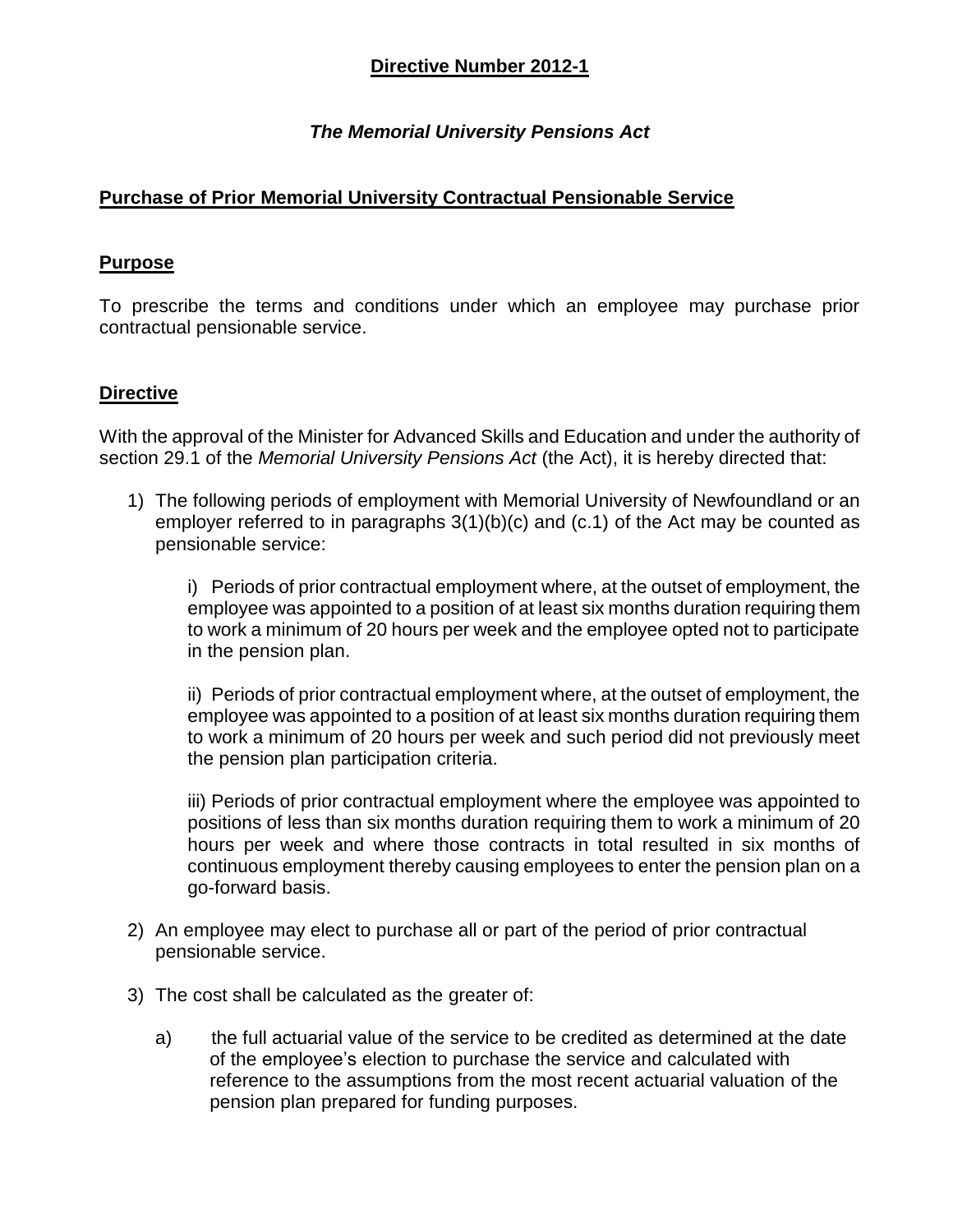and,

b) the commuted value of the service to be credited as determined at the date of the employee's election to purchase the service and calculated on a termination basis.

If an election is made to purchase a period under 1(iii) within 90 days of entering the pension plan, the cost shall be equal to the contributions the employee would have paid had they been in the pension plan during the period and the university shall match those contributions. After 90 days the cost shall be determined as above.

- 4) The cost referred to in 3) above may be paid as follows:
	- i) Lump sum cash payment;
	- ii) Direct transfer from the employee's Registered Retirement Savings Plan (RRSP) or other employer's registered pension plan;
	- iii) Installment plan set up via payroll deduction; or
	- iv) Any combination of the above.
- 5) Amounts paid through an installment plan shall be amortized on a declining balance basis and the rate of interest shall be set at the assumed rate of interest used in the most recent actuarial valuation of the pension plan prepared for funding purposes. The amortization period shall not extend beyond the employee's date of termination of employment or retirement, whichever first occurs. If, on the date of termination of employment, or retirement, the cost of the service is not paid in full, the employee will have the option of either immediately paying the outstanding amount due or accepting a lesser amount of service, the amount of which is represented by the ratio of total principal paid over the total cost of the service determined at the time the agreement to purchase is signed.
- 6) For lump sum payments or transfers from other registered retirement savings arrangements, interest shall be calculated and applied to the end of the month preceding payment.
- 7) Purchases of prior pensionable service shall be governed by a "Purchase of Service Agreement" which reflects the terms and conditions set out by this Directive. Employees must sign and return the Agreement to the Department of Human Resources within 30 days of it being issued to purchase the service at the cost quoted. In the case of an installment plan, payroll deductions shall begin in the payperiod immediately following receipt of the signed Agreement by the Department of Human Resources. For elections to make lump sum payments or transfer from other registered retirement savings plans, funds must be received within 90 days of the date of signing the Agreement. After 90 days, the Agreement will be considered to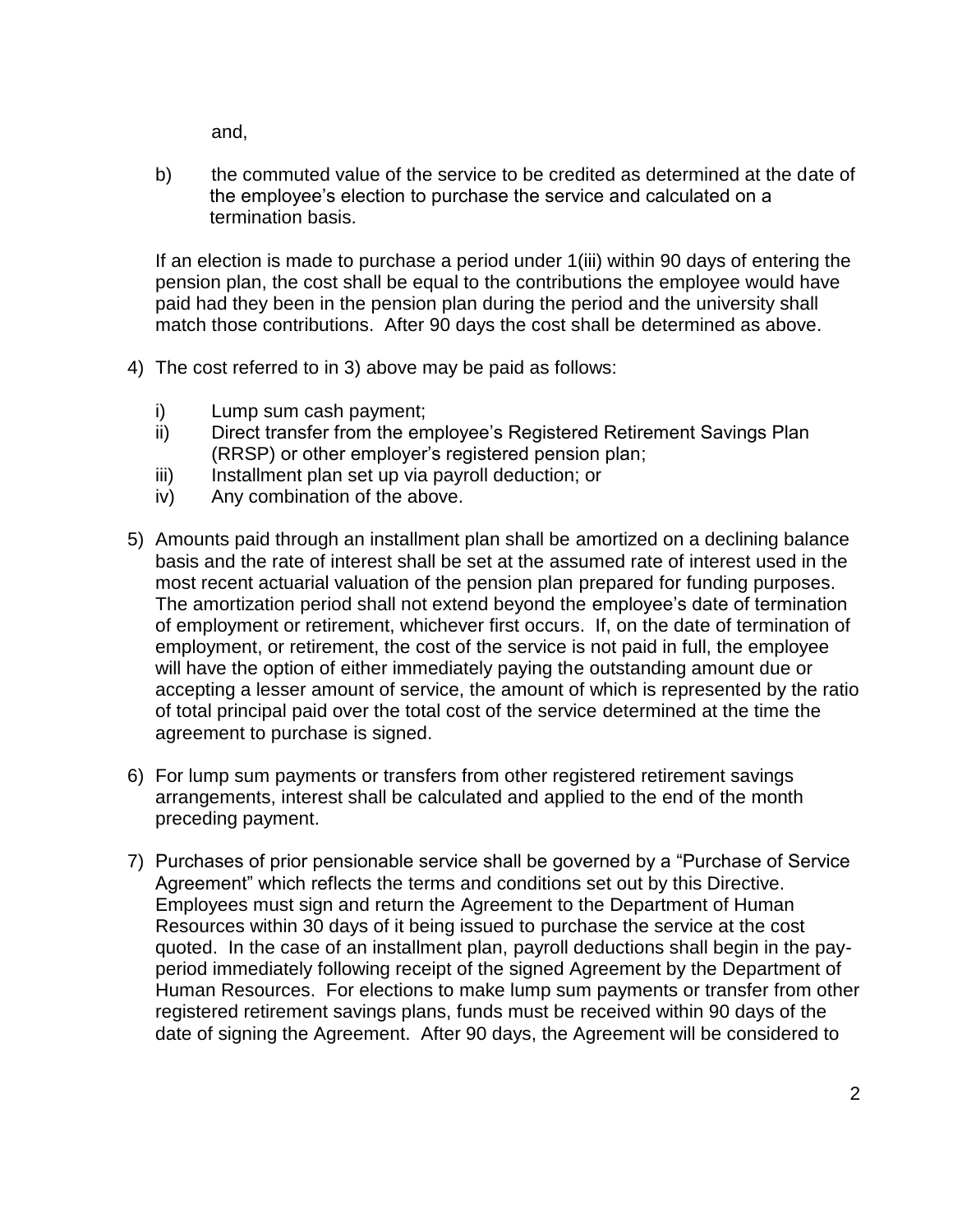have expired and subsequent requests to purchase the period of service shall be based upon the actuarial cost determined at the time the request is made.

- 8) Employees must be actively participating in the pension plan to be eligible to purchase prior contractual pensionable service.
- 9) Purchases of prior service under this Directive are subject to the applicable provisions of the *Income Tax Act (Canada)*, including, but not limited to, those provisions dealing with the deductibility of contributions and certification of past service pension adjustments.
- 10) The minimum benefit in respect of this purchased service shall be equal to the cost paid by employees plus interest at the rate credited to employee contributions.

### **Effective Date**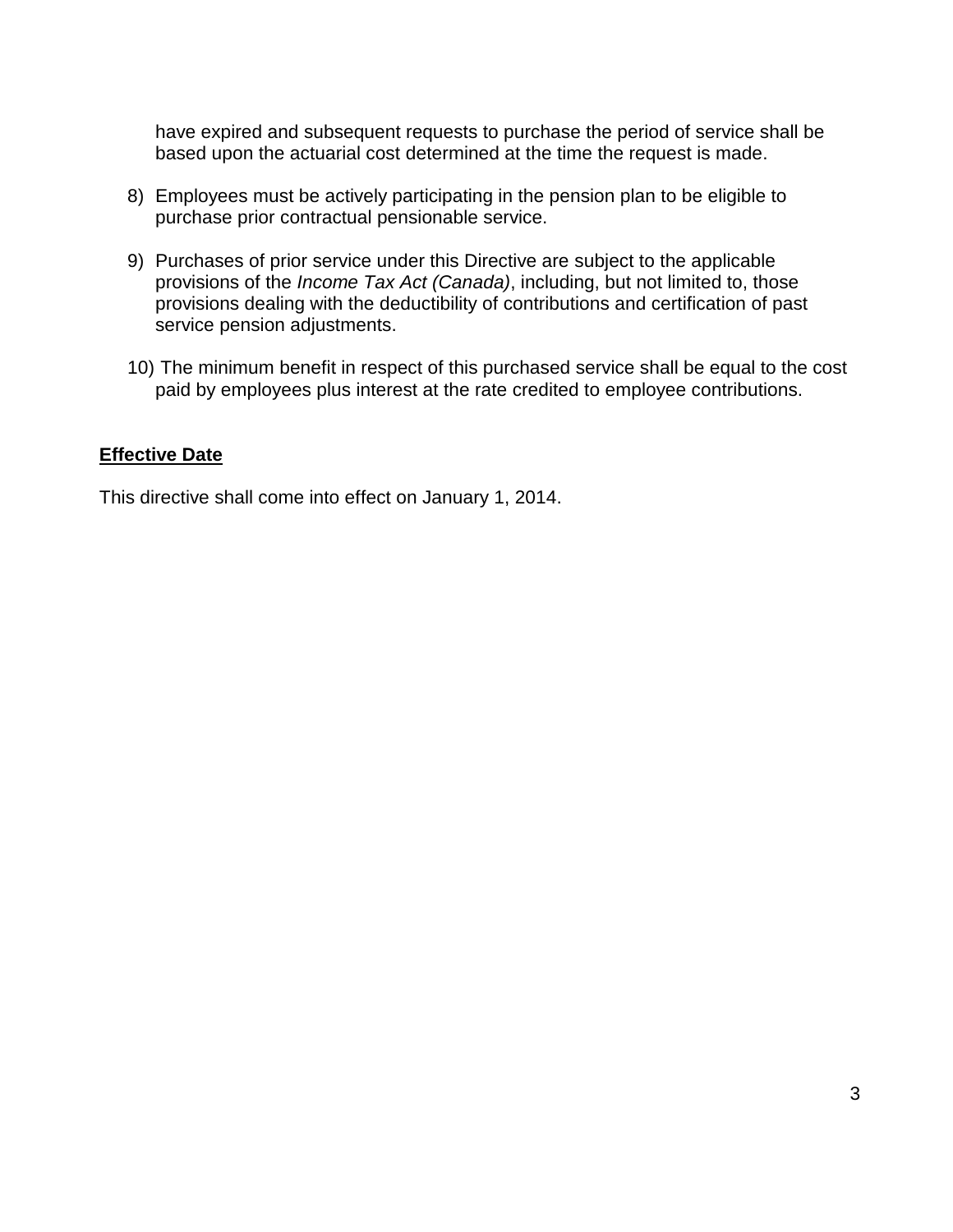# *The Memorial University Pensions Act*

# **Purchase of Memorial University Prior Refunded Pensionable Service**

# **Purpose**

To prescribe the terms and conditions under which an employee may purchase prior Memorial University refunded pensionable service.

# **Directive**

With the approval of the Minister for Advanced Skills and Education and under the authority of sections 25(3) and 29.1 of the *Memorial University Pensions Act* (the Act), it is hereby directed that the amount required to be contributed by employees to purchase prior refunded pensionable service under the Act shall be determined and paid as follows:

- 1) The cost shall be calculated as the greater of:
	- a) the full actuarial value of the service to be credited as determined at the date of the employee's election to purchase the service and calculated with reference to the assumptions from the most recent actuarial valuation of the pension plan prepared for funding purposes.

and,

- b) the commuted value of the service to be credited as determined at the date of the employee's election to purchase the service and calculated on a termination basis.
- 2) An employee may elect to purchase all or part of a period of prior refunded vested or non-vested pensionable service.
- 3) The cost referred to in 1) above may be paid as follows:
	- i) Lump sum cash payment;
	- ii) Direct transfer from the employee's Registered Retirement Savings Plan (RRSP);
	- iii) Installment plan set up via payroll deduction; or
	- iv) any combination of the above.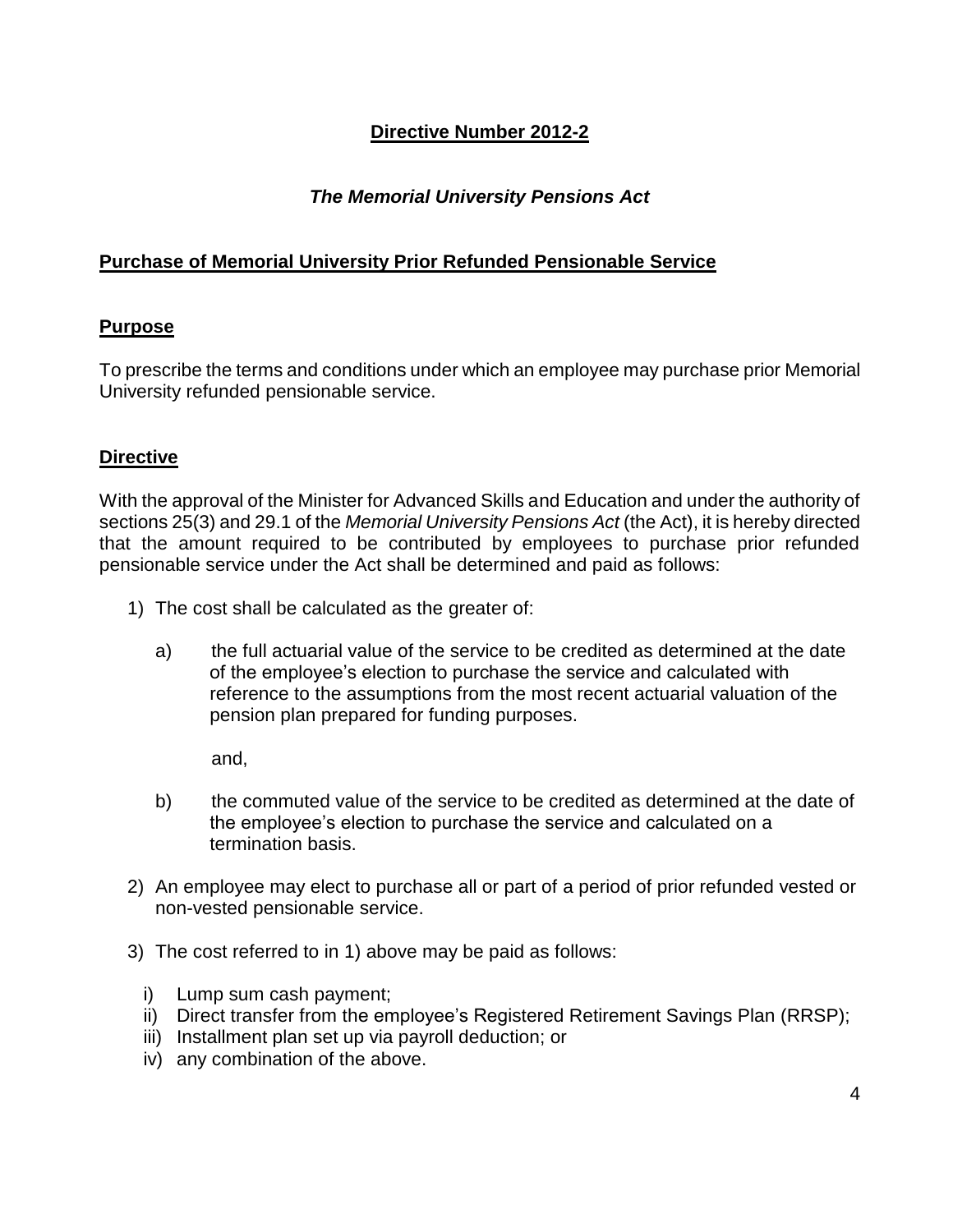- 4) Amounts paid through an installment plan shall be amortized on a declining balance basis and the rate of interest shall be set at the assumed rate of interest used in the most recent actuarial valuation of the pension plan prepared for funding purposes. The amortization period shall not extend beyond the employee's date of termination of employment or retirement, whichever first occurs. If, on the date of termination of employment, or retirement, the cost of the service is not paid in full, the employee will have the option of either immediately paying the outstanding amount due or accepting a lesser amount of service, the amount of which is represented by the ratio of total principal paid over the total cost of the service at the time the agreement to purchase is signed.
- 5) For lump sum payments or transfers from other registered retirement savings arrangements, interest shall be calculated and applied to the end of the month preceding payment.
- 6) Purchases of prior refunded pensionable service shall be governed by a "Purchase of Service Agreement" which reflects the terms and conditions set out by this Directive. Employees must sign and return the Agreement to the Department of Human Resources within 30 days of it being issued to purchase the service at the cost quoted. In the case of an installment plan, payroll deductions shall begin in the pay-period immediately following receipt of the signed Agreement by the Department of Human Resources. For elections to make lump sum payments or transfer from other registered retirement savings plans, funds must be received within 90 days of the date of signing the Agreement. After 90 days, the Agreement will be considered to have expired and subsequent requests to purchase the period of service shall be based upon the actuarial cost determined at the time the request is made.
- 7) Employees must be actively participating in the pension plan to be eligible to purchase prior refunded pensionable service.
- 8) Purchases of prior service under this Directive are subject to the applicable provisions of the *Income Tax Act (Canada)*, including, but not limited to, those provisions dealing with the deductibility of contributions and certification of past service pension adjustments.
- 9) The minimum benefit in respect of this purchased service shall be equal to the cost paid by employees plus interest at the rate credited to employee contributions.

# **Effective Date**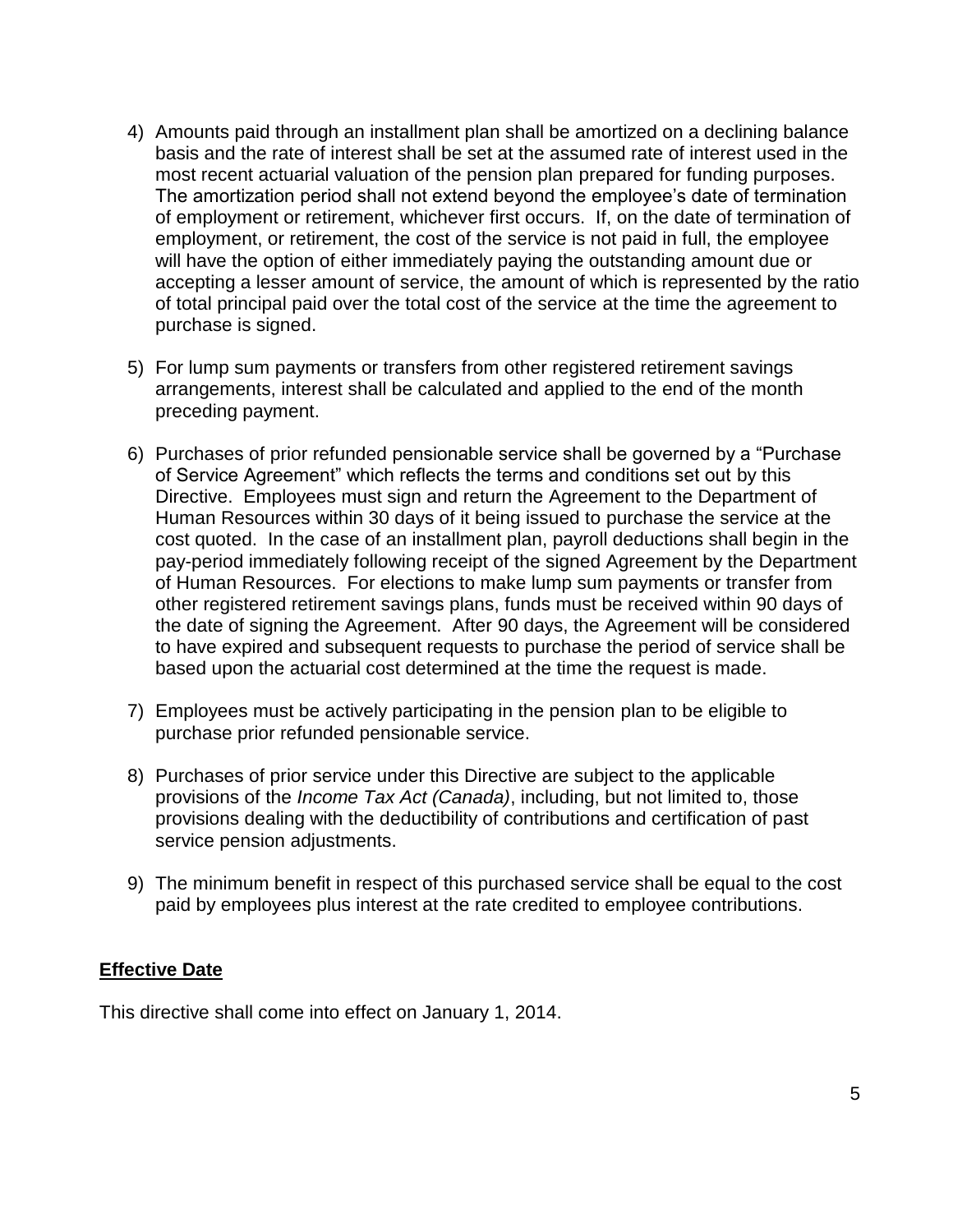# *The Memorial University Pensions Act*

### **Purchase of Other Prior Refunded Pensionable Service**

#### **Purpose**

To prescribe the terms and conditions under which an employee may purchase other prior refunded pensionable service.

#### **Directive**

With the approval of the Minister for Advanced Skills and Education and under the authority of sections 19(2) and 29.1 of the *Memorial University Pensions Act* (the Act), it is hereby directed that the amount required to be contributed by employees to purchase other prior refunded pensionable service under section 19(2) of the Act shall be determined and paid as follows:

- 1) The cost shall be calculated as the greater of:
	- a) the full actuarial value of the service to be credited as determined at the date of the employee's election to purchase the service and calculated with reference to the assumptions from the most recent actuarial valuation of the pension plan prepared for funding purposes.

and,

- b) the commuted value of the service to be credited as determined at the date of the employee's election to purchase the service and calculated on a termination basis.
- 2) An employee may elect to purchase all or part of the period of other prior refunded pensionable service.
- 3) The cost referred to in 1) above may be paid as follows:
	- i) Lump sum cash payment;
	- ii) Direct transfer from the employee's Registered Retirement Savings Plan (RRSP);
	- iii) Installment plan set up via payroll deduction; or
	- iv) any combination of the above..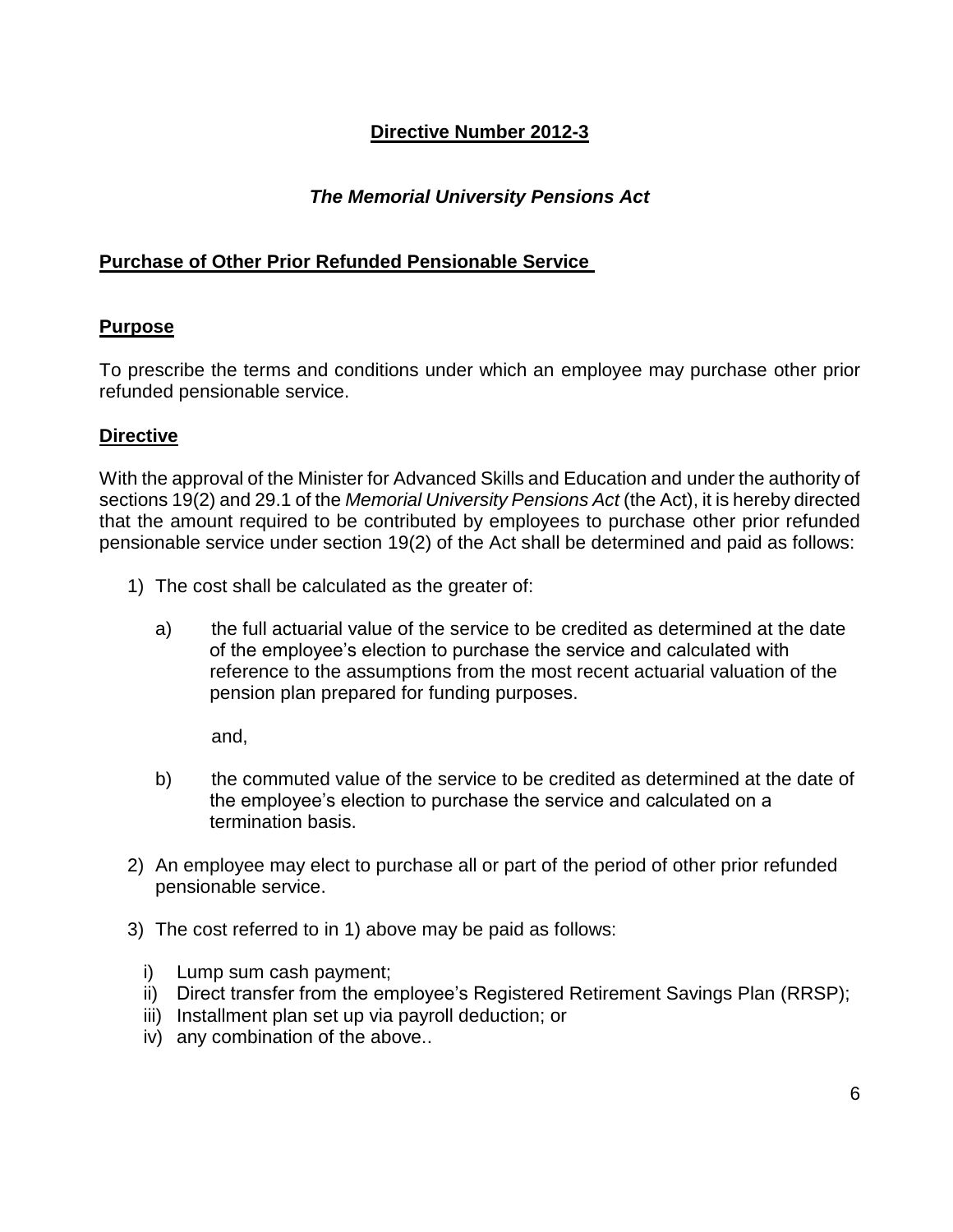- 4) Amounts paid through an installment plan shall be amortized on a declining balance basis and the rate of interest shall be set at the assumed rate of interest used in the most recent actuarial valuation of the pension plan prepared for funding purposes. The amortization period shall not extend beyond the employee's date of termination of employment or retirement, whichever first occurs. If, on the date of termination of employment, or retirement, the cost of the service is not paid in full, the employee will have the option of either immediately paying the outstanding amount due or accepting a lesser amount of service, the amount of which is represented by the ratio of total principal paid over the total cost of the service at the time the agreement to purchase is signed.
- 5) For lump sum payments or transfers from other registered retirement savings arrangements, interest shall be calculated and applied to the end of the month preceding payment.
- 6) Purchases of other prior pensionable service shall be governed by a "Purchase of Service Agreement" which reflects the terms and conditions set out by this Directive. Employees must sign and return the Agreement to the Department of Human Resources within 30 days of it being issued to purchase the service at the cost quoted. In the case of an installment plan, payroll deductions shall begin in the payperiod immediately following receipt of the signed Agreement by the Department of Human Resources. For elections to make lump sum payments or transfer from other registered retirement savings plans, funds must be received within 90 days of the date of signing the Agreement. After 90 days, the Agreement will be considered to have expired and subsequent requests to purchase the period of service shall be based upon the actuarial cost determined at the time the request is made.
- 7) Employees must be actively participating in the pension plan to be eligible to purchase other prior refunded pensionable service.
- 8) Other prior refunded pensionable service includes service referred to in section 19(2) of the Act, formerly recognized under the *Public Service Pensions Act (1991)*, the *Teachers' Pensions Act (1991)* or the associated predecessor legislation and for which the employee received a refund of contributions or pension entitlement upon termination of employment.
- 9) Purchases of other prior service under this Directive are subject to the applicable provisions of the *Income Tax Act (Canada)*, including, but not limited to, those provisions dealing with the deductibility of contributions and certification of past service pension adjustments.
- 10)The minimum benefit in respect of this purchased service shall be equal to the cost paid by employees plus interest at the rate credited to employee contributions.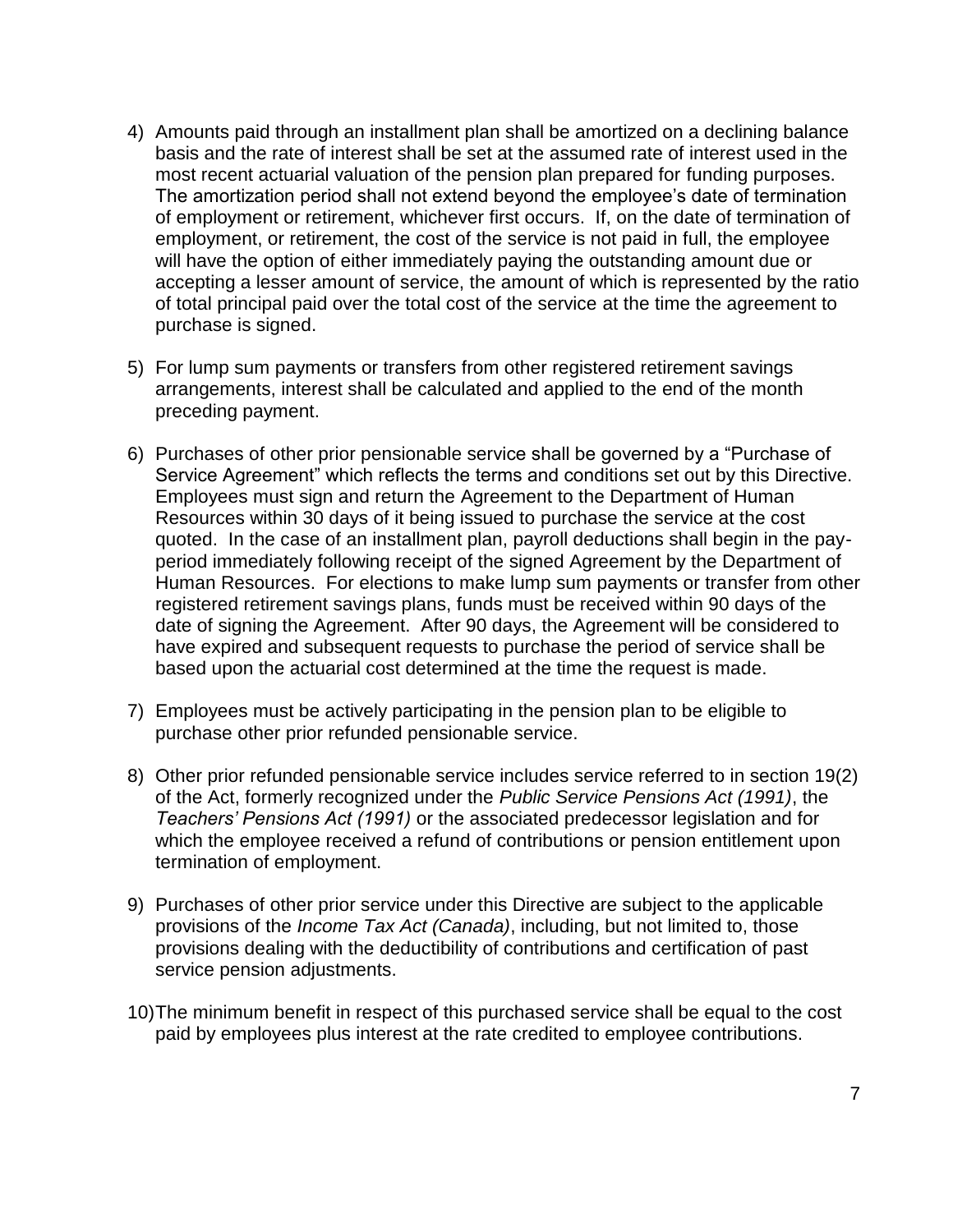# **Effective Date**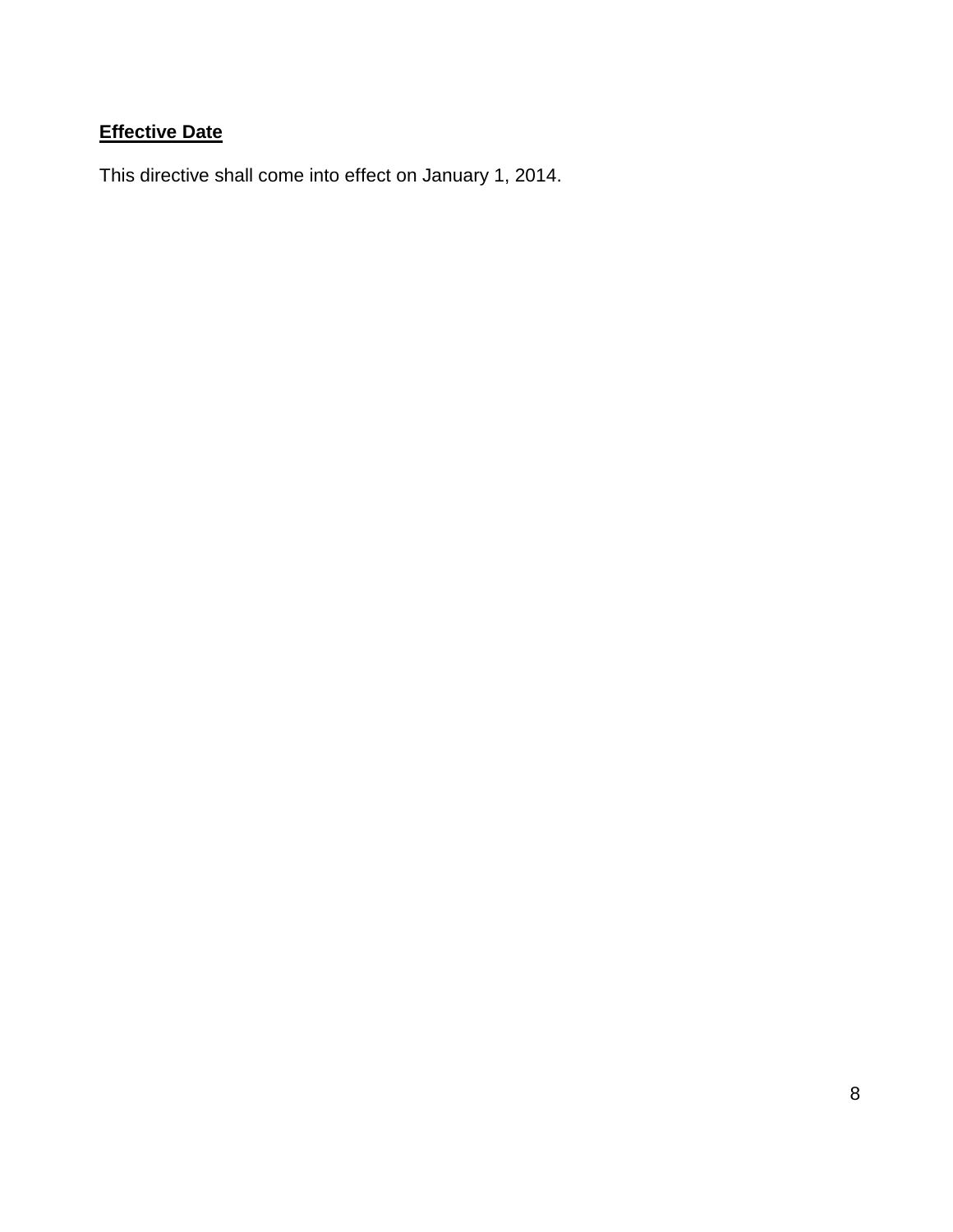# *The Memorial University Pensions Act*

### **Purchase of Authorized Unpaid Leave of Absence**

### **Purpose**

To prescribe the terms and conditions under which an employee may have a period of authorized unpaid leave of absence credited as pensionable service where an election is made to purchase the period:

- i) within the lesser of: i) 90 days following the return from leave and ii) the date of termination of employment, or
- ii) after the expiration of 90 days following the return from leave but before the date of termination of employment

#### **Directive**

With the approval of the Minister for Advanced Skills and Education and under the authority of sections 19.1(2) and 29.1 of the *Memorial University Pensions Act* (the Act), it is hereby directed that the amount required to be contributed by employees to purchase a period of authorized leave of absence under sections 19.1(2)(b) and (c) of the Act shall be determined and paid as follows:

- 1) If an election is made to purchase the period within the lesser of: i) 90 days following the return from leave and ii) the date of termination of employment, the amount to be contributed by employees shall be calculated as the contributions the employees would otherwise have paid to the pension fund had they elected to continue contributing during the leave of absence based on their nominal salary. The amount paid by employees shall be matched by the board and paid to the pension fund.
- 2) If an election is made to purchase the period after the expiration of 90 days following the return from leave, but before the date of termination of employment, the cost shall be calculated as the greater of:
	- a) the full actuarial value of the service to be credited as determined at the date of the employee's election to purchase the service and calculated with reference to the assumptions from the most recent actuarial valuation of the pension plan prepared for funding purposes.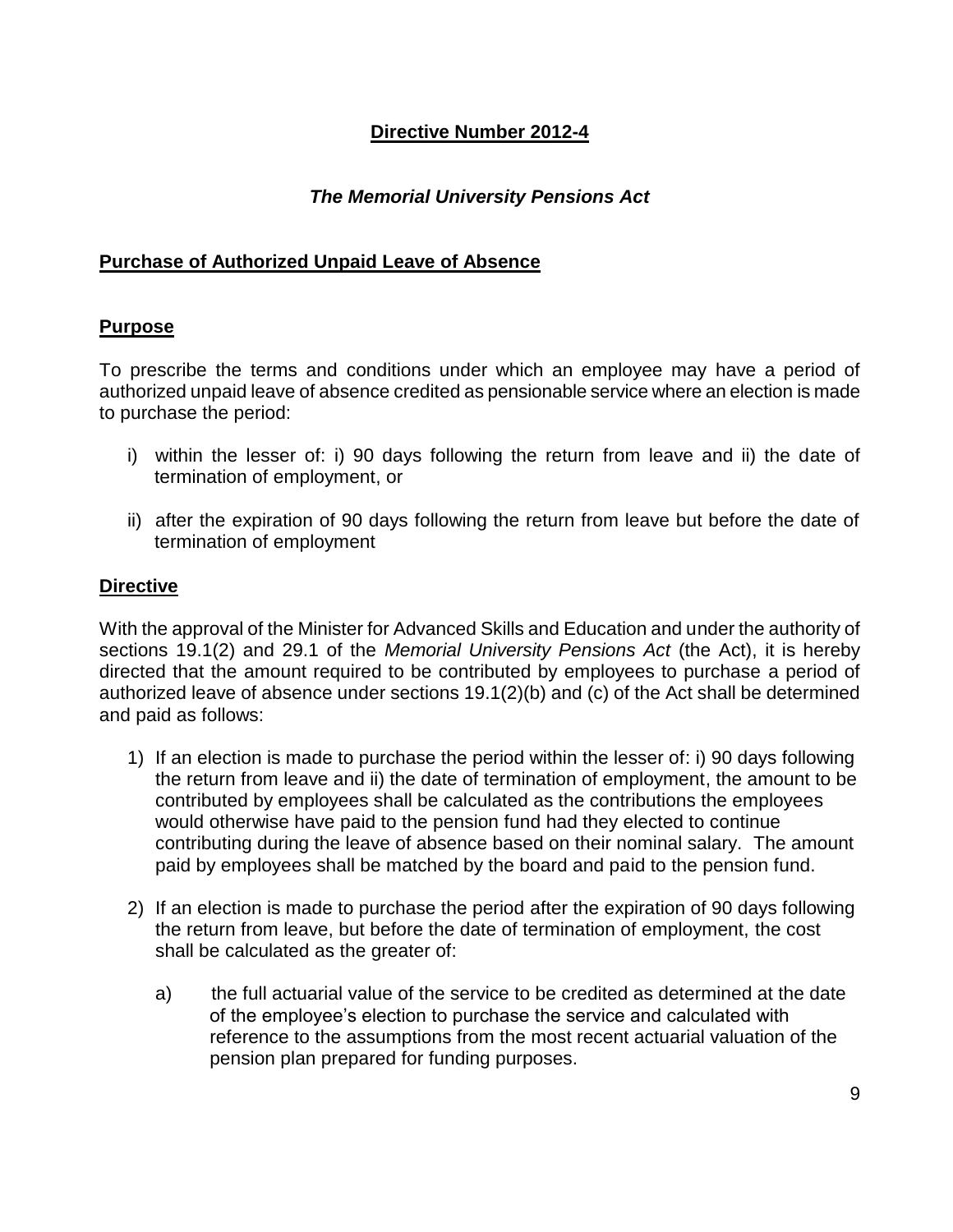and,

- b) the commuted value of the service to be credited as determined at the date of the employee's election to purchase the service and calculated on a termination basis.
- 3) An employee may elect to purchase all or part of the period of authorized unpaid leave of absence.
- 4) The cost referred to in 1) above may be paid as follows:
	- i) Lump sum cash payment;
	- ii) Direct transfer from the employee's Registered Retirement Savings Plan (RRSP);
	- iii) Installment plan set up via payroll deduction; or
	- iv) any combination of the above.
- . 5) Amounts paid through an installment plan shall be amortized on a declining balance basis and the rate of interest shall be set at the assumed rate of interest used in the most recent actuarial valuation of the pension plan prepared for funding purposes. The amortization period shall not extend beyond the employee's date of termination of employment or retirement, whichever first occurs. If, on the date of termination of employment, or retirement, the cost of the service is not paid in full, the employee will have the option of either immediately paying the outstanding amount due or accepting a lesser amount of service, the amount of which is represented by the ratio of total principal paid over the total cost of the service at the time the agreement to purchase is signed.
- 6) For lump sum payments or transfers from other registered retirement savings arrangements, interest shall be calculated and applied to the end of the month preceding payment.
- 7) Purchases of prior pensionable service shall be governed by a "Purchase of Service Agreement" which reflects the terms and conditions set out by this Directive. Employees must sign and return the Agreement to the Department of Human Resources within 30 days of it being issued to purchase the service at the cost quoted. In the case of an installment plan, payroll deductions shall begin in the payperiod immediately following receipt of the signed Agreement by the Department of Human Resources. For elections to make lump sum payments or transfer from other registered retirement savings plans, funds must be received within 90 days of the date of signing the Agreement. After 90 days, the Agreement will be considered to have expired and subsequent requests to purchase the period of service shall be based upon the actuarial cost determined at the time the request is made.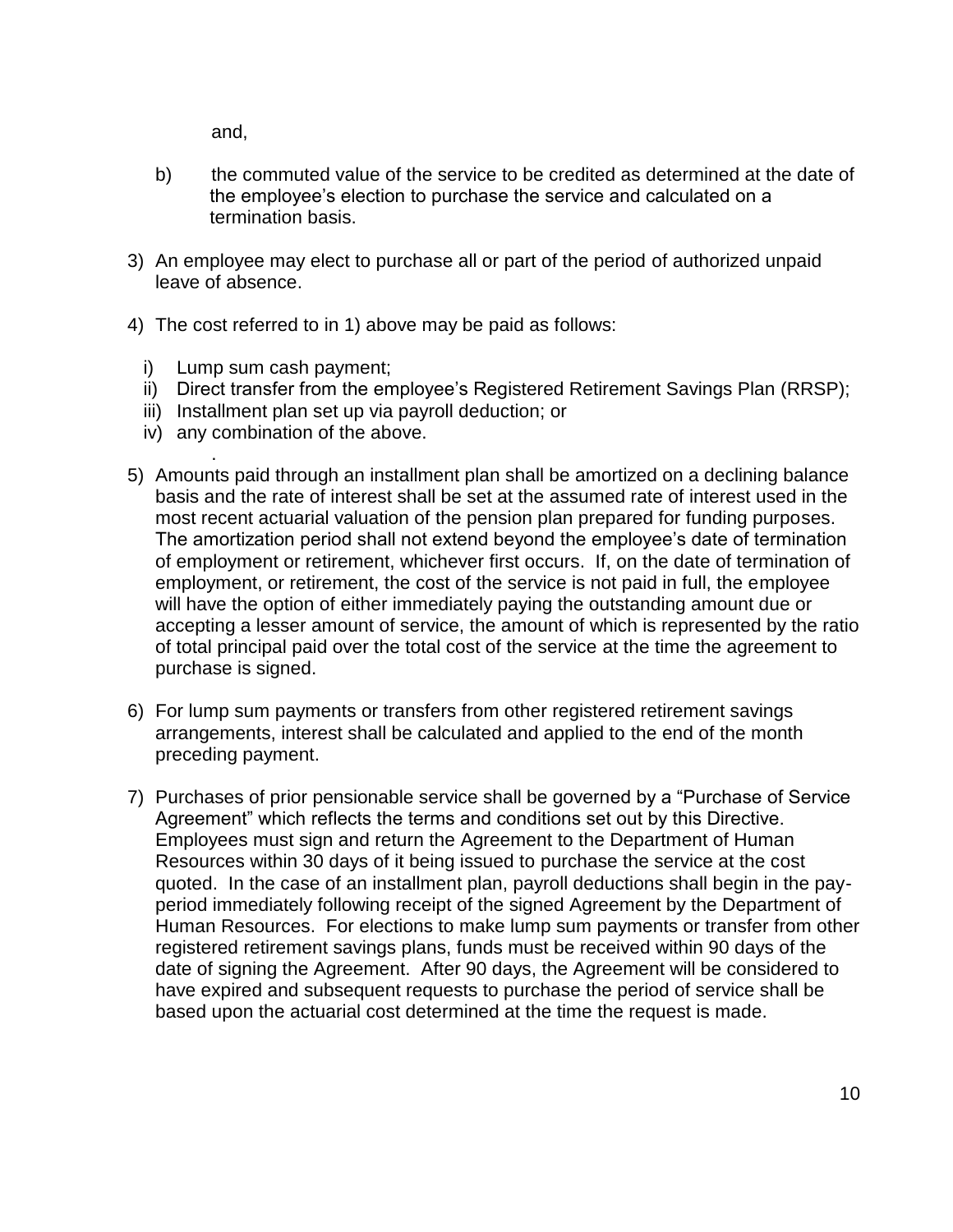- 8) Employees must be actively participating in the pension plan to be eligible to purchase periods of authorized unpaid leave of absence.
- 9) Purchases of periods of authorized unpaid leave of absence under this Directive are subject to the applicable provisions of the *Income Tax Act (Canada)*, including, but not limited to, those provisions dealing with the deductibility of contributions and certification of past service pension adjustments.
- 10) The minimum benefit in respect of this purchased service shall be equal to the cost paid by employees plus interest at the rate credited to employee contributions.

# **Effective Date**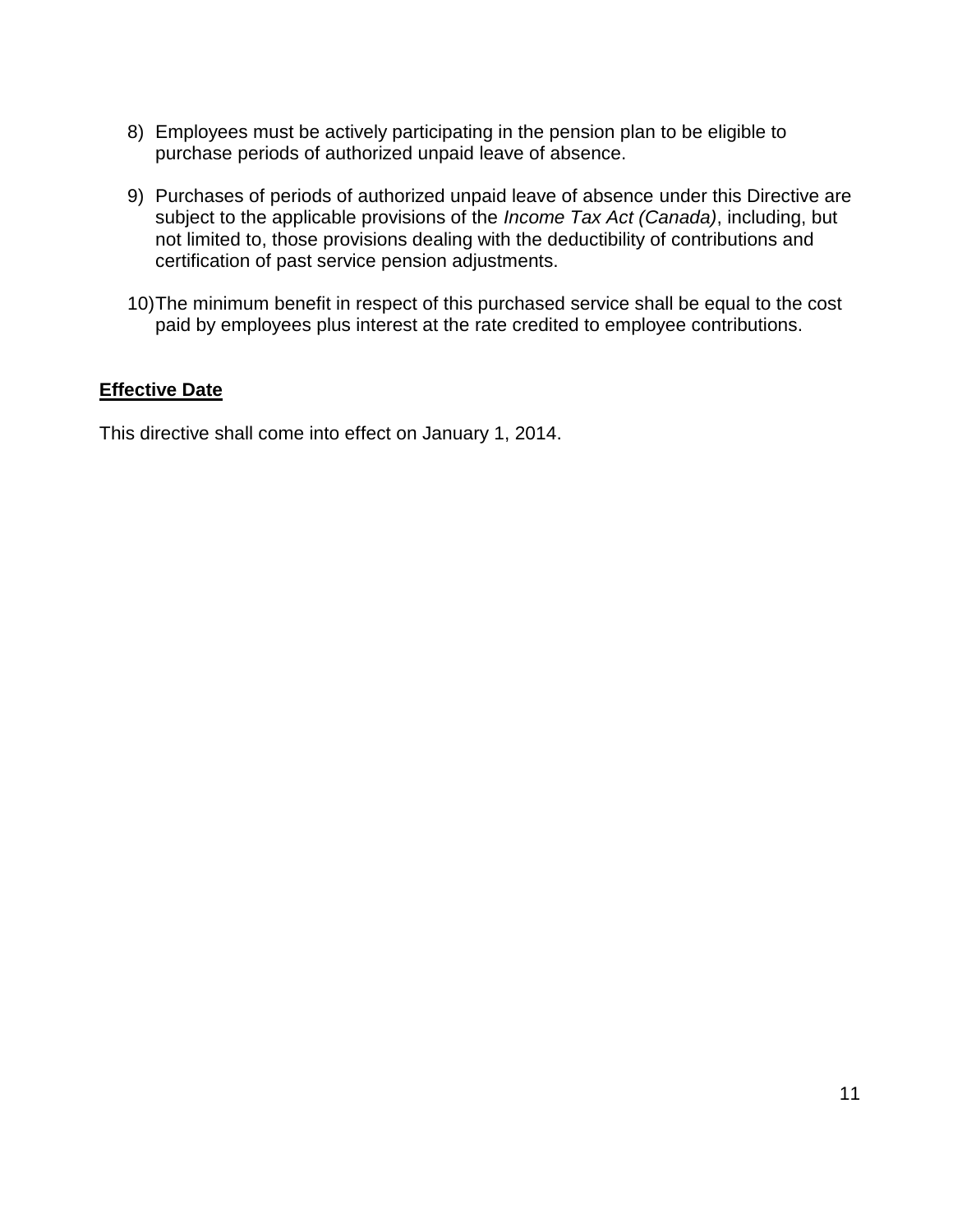# *The Memorial University Pensions Act*

## **Participation of Contractual Employees in the Pension Plan**

#### **Purpose**

To prescribe the terms and conditions under which contractual employees shall participate in the pension plan.

#### **Directive**

With the approval of the Minister for Advanced Skills and Education and under the authority of section 29.1 of the *Memorial University Pensions Act* (the Act), it is hereby directed that contractual employees of Memorial University and the Memorial University Recreation Complex shall participate in the Memorial University Pension Plan as follows:

- 1) Participation shall be mandatory on the earlier of:
	- i) the effective date of appointment to a contractual position of at least six months duration to work at least 20 hours per week; or,
	- ii) the effective date of completion of six months continuous employment of at least 20 hours per week.
- 2) Notwithstanding paragraph 1, subsection ii) above, term appointees as referred to under the collective agreement with the Memorial University of Newfoundland Faculty Association who are on a contract of less than six months duration shall not be eligible to participate in the pension plan.
- 3) Where a contractual employee participating in the pension plan experiences a short term break in employment not exceeding 1 month, he/she shall continue to participate in the pension plan upon re-appointment to another contractual position, notwithstanding the length of the new contract. If the break in employment is greater than 1 month, the qualification criteria outlined above must be met.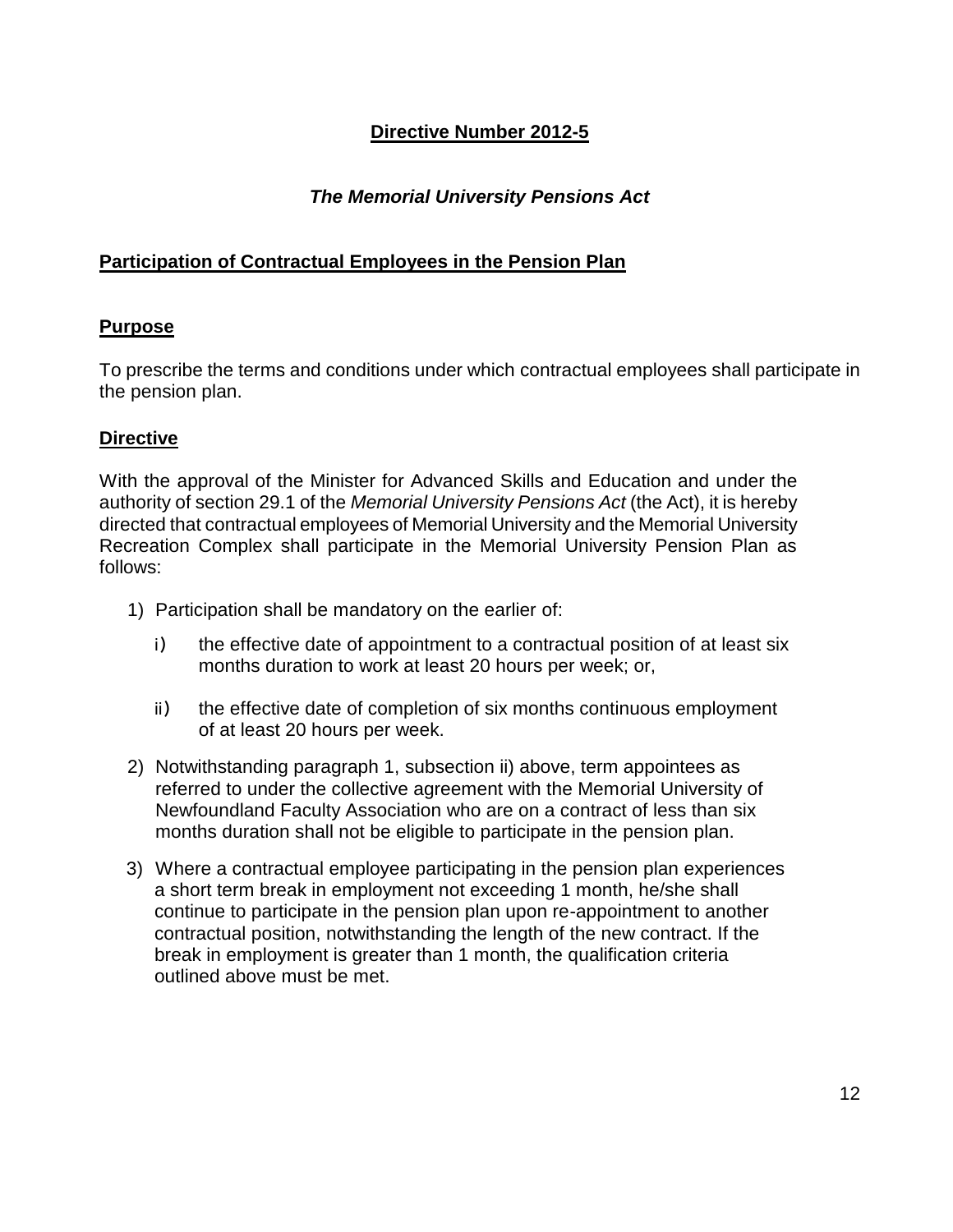- 4) For a contractual employee who, following policy amendment on September 11, 2003, exercised an additional one-time option and elected not to join the pension plan, the following guidelines shall apply:
	- i) the election is irrevocable for the life of the contract and for any extensions or renewals where there is no break in employment. For this purpose, renewals include changes in position or classification without a break in employment; and,
	- ii) a break in employment means a period exceeding 1 month in duration.
- 5) A contractual employee may elect to purchase eligible prior contractual service, for which he/she had previously opted out of the pension plan. The total cost to purchase prior pensionable service is the greater of:
	- a) the full actuarial value of the service to be credited as determined at the date of the employee's election to purchase the service and calculated with reference to the assumptions from the most recent actuarial valuation of the pension plan prepared for funding purposes.

and,

b) the commuted value of the service to be credited as determined at the date of the employee's election to purchase the service and calculated on a termination basis.

# **Effective Date**